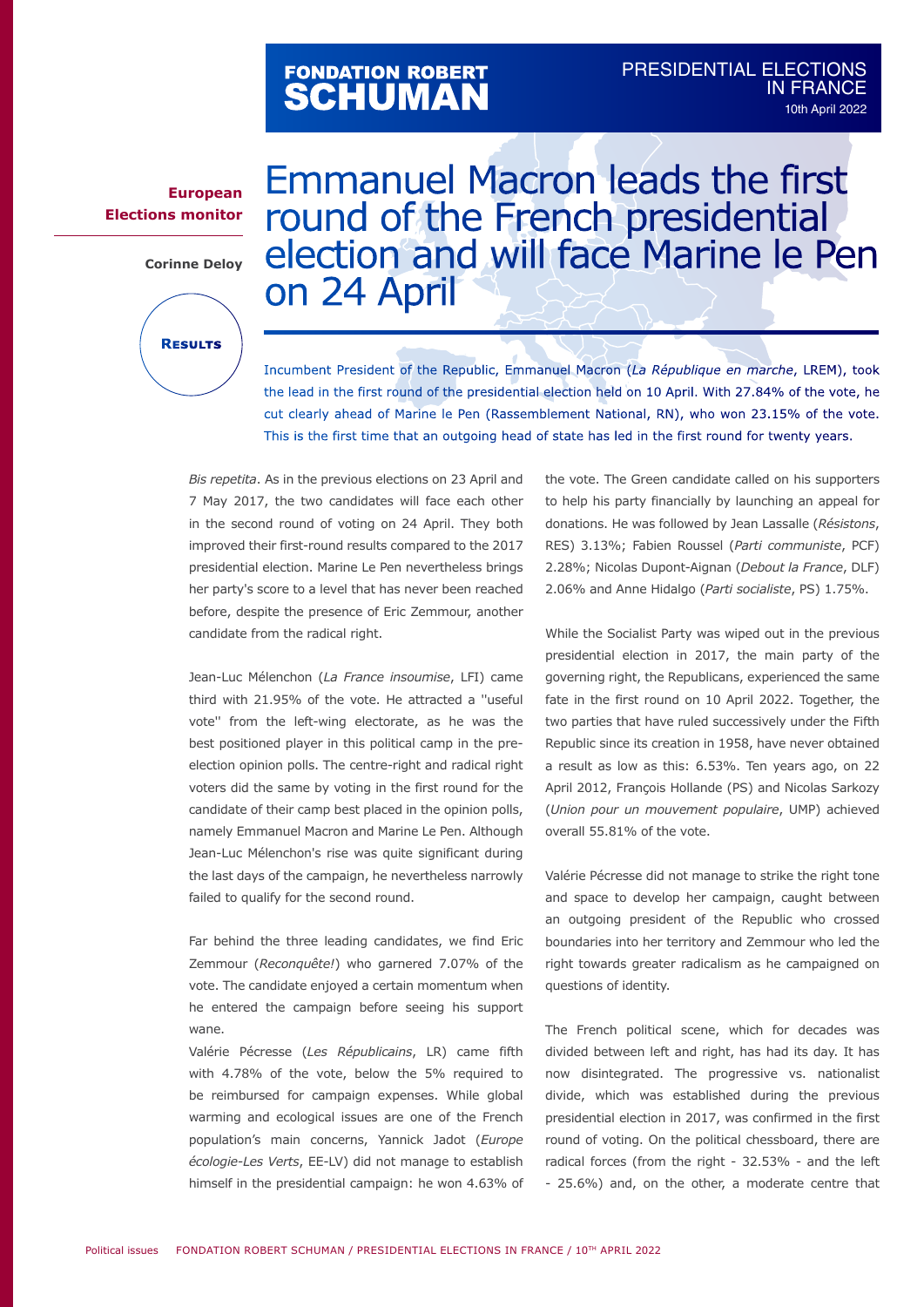02

## **Presidential elections in France** 10th April 2022

includes part of the social-democratic, liberal forces (38.71%). Everything now has to be rebuilt; the next months and years will be those of restructuring, both on the right and on the left.

Turnout was down compared to the first round of 2017, but it was not as low as the opinion polls had predicted. It stood at 74.86% (- 2.91 points). Nevertheless, abstention remains the highest since the first round of the presidential election on 21 April 2002.

The two radical left-wing candidates closed the race: Philippe Poutou (*Nouveau Parti anticapitaliste*, PPA) 0.77% and Nathalie Arthaud (*Lutte ouvrière*, LO) 0.56% of the vote.

| <b>Candidates</b>                                      | Number of votes won | % of votes cast |
|--------------------------------------------------------|---------------------|-----------------|
| <b>Emmanuel Macron (La République en marche, LREM)</b> | 9 785 578           | 27,84           |
| Marine Le Pen (Rassemblement national, RN)             | 8 136 369           | 23,15           |
| Jean-Luc Mélenchon (La France insoumise, LFI)          | 7 7 14 9 49         | 21,95           |
| Eric Zemmour (Reconquête!)                             | 2 485 935           | 7,07            |
| Valérie Pécresse (Les Républicains, LR)                | 1 679 470           | 4,78            |
| Yannick Jadot (Europe écologie-Les Verts, EE-LV)       | 1 628 337           | 4,63            |
| Jean Lassalle (Résistons, RES)                         | 1 101 690           | 3,13            |
| <b>Fabien Roussel (Parti communiste, PCF)</b>          | 802 615             | 2,28            |
| Nicolas Dupont-Aignan (Debout la France, DLF)          | 725 356             | 2,06            |
| Anne Hidalgo (Parti socialiste, PS)                    | 616 651             | 1,75            |
| Philippe Poutou (Nouveau Parti anticapitaliste, NPA)   | 268 984             | 0,77            |
| Nathalie Arthaud (Lutte ouvrière, LO)                  | 197 184             | 0,56            |

**Results of the first round of the presidential election on 10 April 2022 in France Turnout: 74.86%**

Source : <https://www.resultats-elections.interieur.gouv.fr/presidentielle-2022/FE.html>

Less than an hour after the announcement of the first results, Anne Hidalgo, Fabien Roussel and Yannick Jadot called to vote for the incumbent Emmanuel Macron in the second round of voting. Jean-Luc Mélenchon hammered that "*not a single vote (should) go to Marine Le Pen*", a new position for the *France Insoumise* candidate who had refused to give an opinion on the second round of voting in 2017.

Valérie Pécresse said that she would personally vote for the outgoing head of state and that she asked her voters to "*block the extreme right*". A position that is not that of all the Republican leaders, since Eric Ciotti, who came second in the primary of this party to designate its candidate for the presidential election, declared that he would not vote for Emmanuel Macron. Philippe Poutou

said that "*not a single vote should go to the far right*", although he refused to give a voting instruction for Emmanuel Macron.

Eric Zemmour and Nicolas Dupont-Aignan were the only ones to call for a vote for Marine Le Pen on 24 April. Nathalie Arthaud and Jean Lassalle have not given any voting instructions.

Another campaign is therefore starting for the second round. Emmanuel Macron is expected to make his presence felt more, having campaigned minimally before the first round, making only a few trips around the country and not participating in any debate with the other candidates. Similarly, the outgoing President of the Republic participated in only one electoral meeting, and